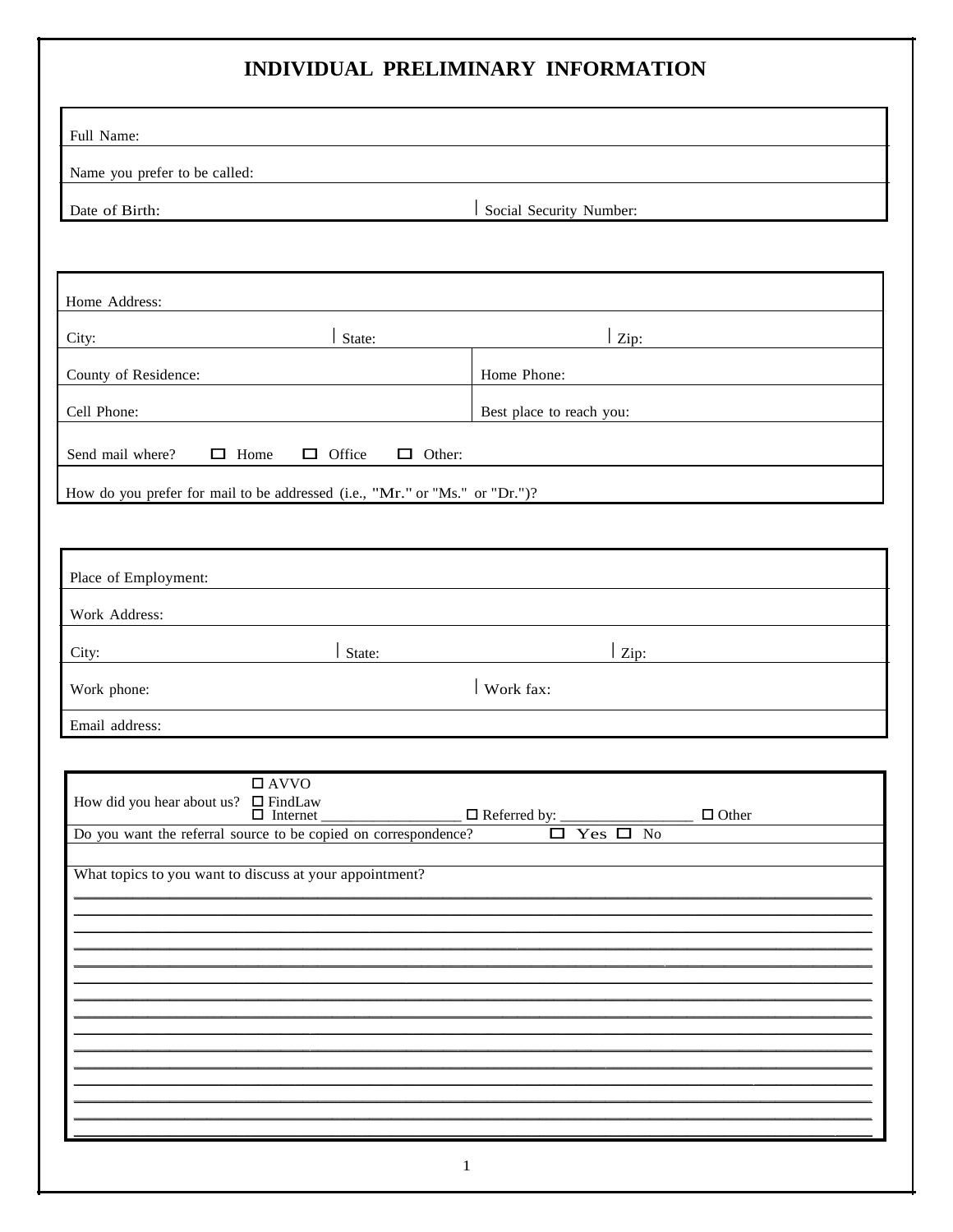|                                   | Children | Age of Child | $\mbox{Gender}$ | Grandchildren? |
|-----------------------------------|----------|--------------|-----------------|----------------|
| $\rm Name$                        |          |              |                 |                |
|                                   |          |              |                 |                |
| Address                           |          |              |                 |                |
| Phone                             |          |              |                 |                |
|                                   |          |              |                 |                |
| Name                              |          |              |                 |                |
| $\operatorname{\mathsf{Address}}$ |          |              |                 |                |
|                                   |          |              |                 |                |
| Phone                             |          |              |                 |                |
|                                   |          |              |                 |                |
| $\rm Name$                        |          |              |                 |                |
| Address                           |          |              |                 |                |
|                                   |          |              |                 |                |
| Phone                             |          |              |                 |                |
| $\rm Name$                        |          |              |                 |                |
| Address                           |          |              |                 |                |
|                                   |          |              |                 |                |
| Phone                             |          |              |                 |                |
|                                   |          |              |                 |                |
| $\rm Name$                        |          |              |                 |                |
| $\operatorname{\mathsf{Address}}$ |          |              |                 |                |
|                                   |          |              |                 |                |
| Phone                             |          |              |                 |                |
| $\rm Name$                        |          |              |                 |                |
|                                   |          |              |                 |                |
| $\operatorname{\mathsf{Address}}$ |          |              |                 |                |
| ${\tt Phone}$                     |          |              |                 |                |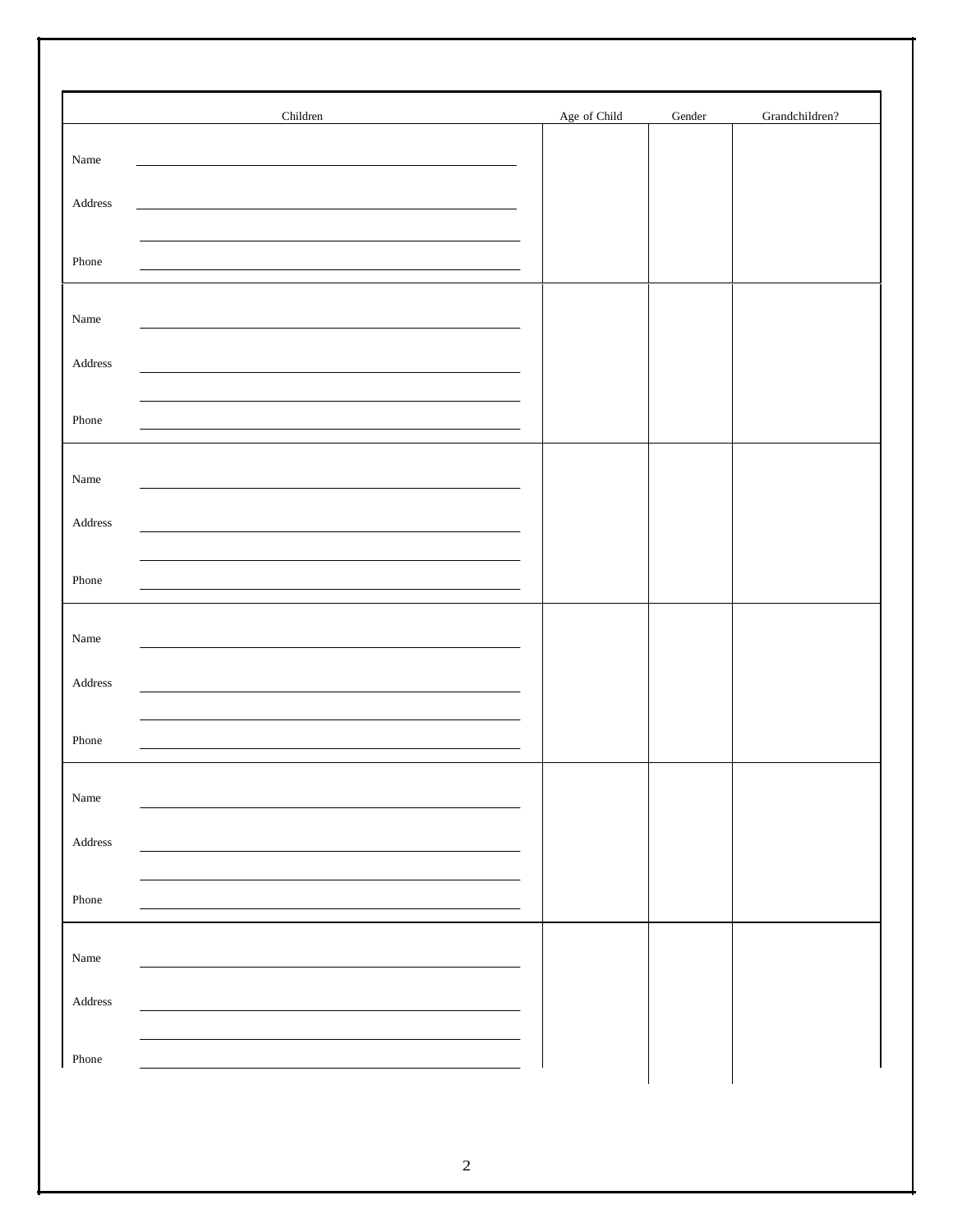| Assets                                                               | Full Value | [Less Debt] | Net Value | Comments |
|----------------------------------------------------------------------|------------|-------------|-----------|----------|
| Life insurance                                                       |            |             |           |          |
| Retirement plans                                                     |            |             |           |          |
| Residence                                                            |            |             |           |          |
| Other real estate<br>Property #1                                     |            |             |           |          |
| Property #2                                                          |            |             |           |          |
| Property #3                                                          |            |             |           |          |
| Checking                                                             |            |             |           |          |
| <b>Savings</b>                                                       |            |             |           |          |
| CDs                                                                  |            |             |           |          |
| <b>Brokerage</b><br>Account #1                                       |            |             |           |          |
| Account #2                                                           |            |             |           |          |
| Account #3                                                           |            |             |           |          |
| Notes (loans to others)                                              |            |             |           |          |
| Business #1<br><b>Businesses</b>                                     |            |             |           |          |
| Business #2<br>Business #3                                           |            |             |           |          |
|                                                                      |            |             |           |          |
| Vehicles<br>Personal effects                                         |            |             |           |          |
| Potential inheritance                                                |            |             |           |          |
| Other                                                                |            |             |           |          |
|                                                                      |            |             |           |          |
| Total                                                                |            |             |           |          |
| Describe how you want your estate to be distributed upon your death: |            |             |           |          |
|                                                                      |            |             |           |          |
|                                                                      |            |             |           |          |
|                                                                      |            |             |           |          |
|                                                                      |            |             |           |          |
|                                                                      |            |             |           |          |
|                                                                      |            |             |           |          |